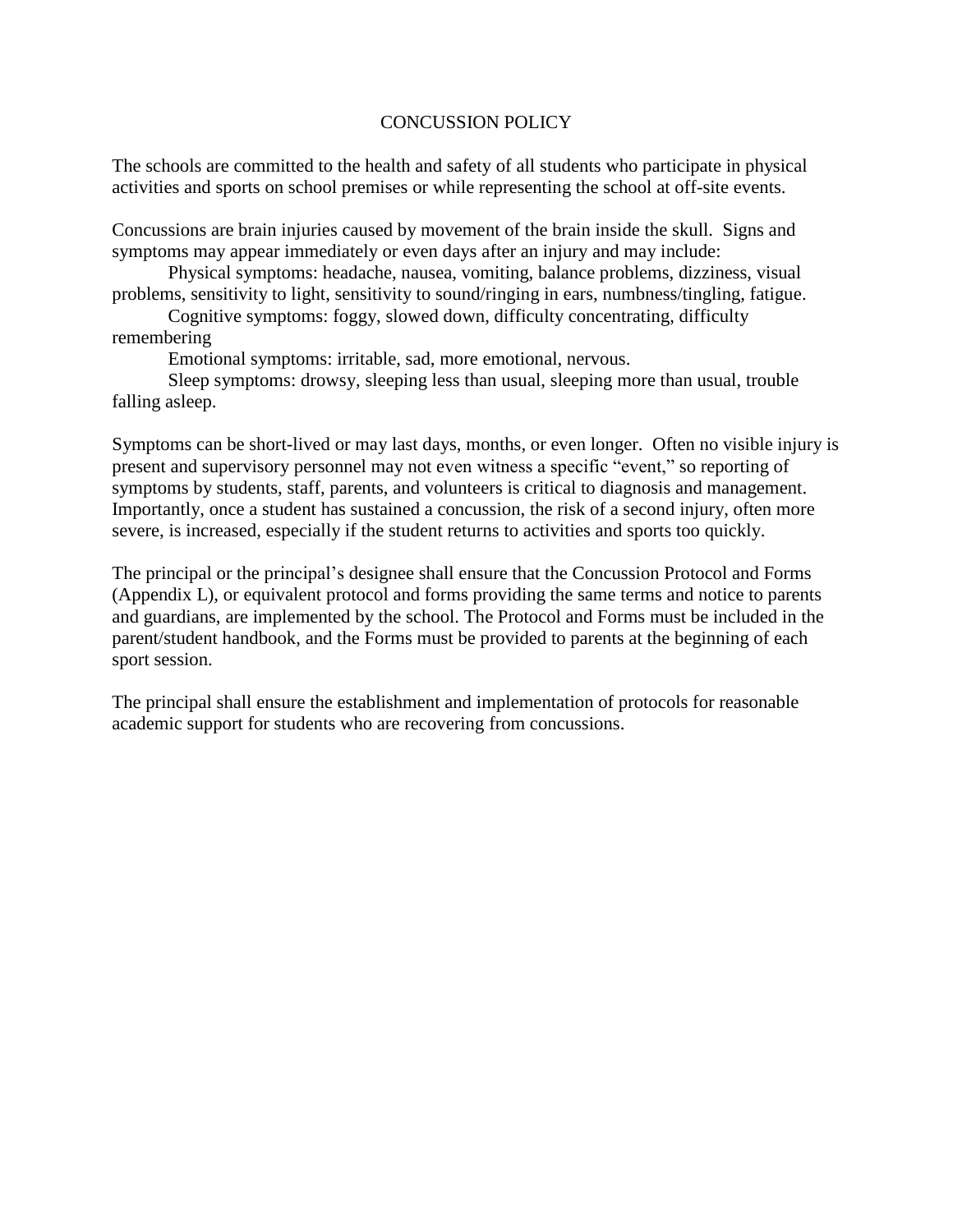### Appendix L: Concussion Protocol

Our school is committed to the health and safety of all students who participate in physical activities and sports while at the school, including activities during school day such as at recess or physical education or in an after-school program or while participating on a sports team. Given the evolving standards with regard to concussions, and our primary concern with the health and safety at the school, the goal of this protocol is to raise awareness among students, staff, volunteers, and parents.

By establishing this protocol, the school does not assume liability for advice given under this protocol, nor will liability result for failing to comply with this protocol. Rather, the protocol establishes minimum standards to be followed whenever possible. Due to the individual circumstances of each situation, the application of the protocol may vary.

In the interests of safety, the following protocol is to be followed, whenever possible, when a student is suspected of having sustained a concussion while at the school.

### Head Injury Evaluation

In the event that a student suffers an injury to the head (other than a minor scrape or bruise), the following procedures must be initiated. The school nurse or athletic trainer (if available) must be notified to evaluate the individual. If a school nurse or athletic trainer is not available, the principal or the principal's designee must be contacted. In addition, the parents or guardians must be notified of any injury to the head, and the school must send to the parents or guardians (either directly or with the student) a copy of the Concussion Signs and Symptoms checklist [www.cdc.gov/concussion/pdf/TBI\\_schools\\_checklist\\_508-a.pdf](http://www.cdc.gov/concussion/pdf/TBI_schools_checklist_508-a.pdf) .

1. Severe Brain Injury Suspected

Obtain Emergency Services (911) if symptoms warrant. Such symptoms include: Headaches that worsen Looks very drowsy/can't be awakened Can't recognize people or places Seizures Repeated vomiting Increasing confusion or irritability Unusual behavioral change Slurred speech Weakness or numbness in arms/legs Change in state of consciousness Significant neck pain/injury Concerns of skull fracture (excessive scalp swelling or bleeding)

2. Concussion without severe/worrisome symptoms (above): The student must be evaluated and monitored by the school nurse or athletic trainer. If the school nurse or athletic trainer is unavailable or symptoms persist, evaluation must be performed by medical personnel at a nearby hospital.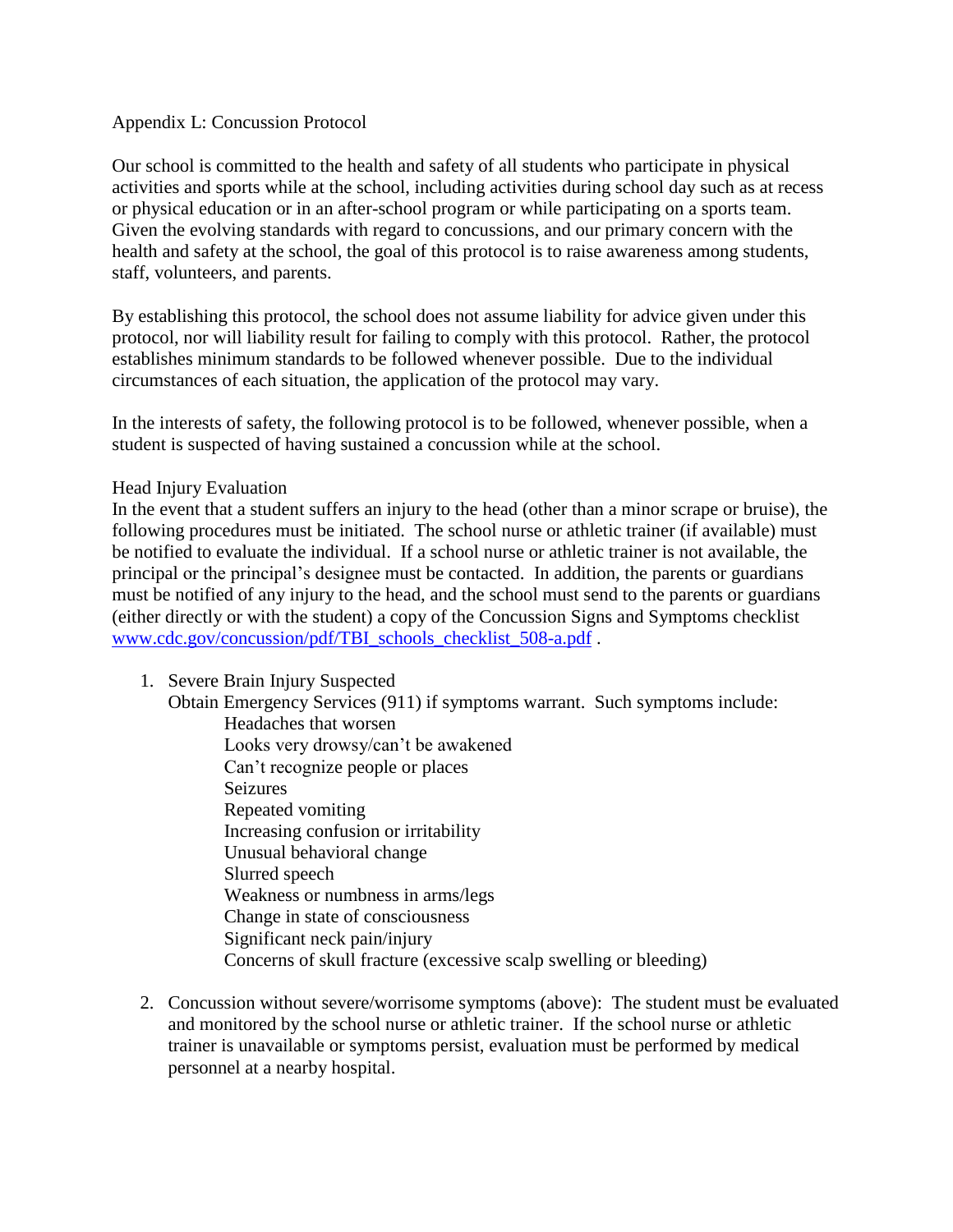3. Concussion not suspected: If history, symptoms, and exam do not support concussion, after a period of observation, the student may return to usual school activities, though teachers, coaches, and staff must be alerted to monitor for any common concussive symptoms (as above).

# Concussion Ongoing Management

If a head injury (other than a minor injury such as a cut, scrape, minor bump, or bruise) occurs during an athletic event or during physical activity on school premises, the student must be removed from play immediately and cannot return to play on the same day until the student is evaluated by a health care provider and receives medical clearance and written authorization from the health care provider to return to play. The student also must submit written permission from a parent or guardian to return to play.

Students suspected of concussion must not return to school until the student is evaluated by a health care provider and receives medical clearance and written authorization from the health care provider to return to school.

If the student experiences any persistent symptoms or progressively worsening symptoms, especially symptoms that do not allow participation in non-sports or activity-related school activities or duties, the school must notify the parents or guardians and consider sending the student home.

The school nurse should make use of the following evaluation and management tools from the CDC's Heads Up program [\(http://www.cdc.gov/concussion/headsup/index.html\)](http://www.cdc.gov/concussion/headsup/index.html).

Fact Sheet for School Nurses: [http://www.cdc.gov/concussion/pdf/TBI\\_factsheet\\_NURSE-508-a.pdf](http://www.cdc.gov/concussion/pdf/TBI_factsheet_NURSE-508-a.pdf)

Concussion in sports palm card: [http://www.cdc.gov/concussion/headsup/pdf/Concussion\\_in\\_Sports\\_palm\\_card-a.pdf](http://www.cdc.gov/concussion/headsup/pdf/Concussion_in_Sports_palm_card-a.pdf)

Concussion Signs and Symptoms Checklist: [http://www.cdc.gov/concussion/pdf/TBI\\_schools\\_checklist\\_508-a.pdf](http://www.cdc.gov/concussion/pdf/TBI_schools_checklist_508-a.pdf)

Acute Concussion Evaluation form: <http://www.cdc.gov/concussion/headsup/pdf/ACE-a.pdf>

> Concussion Fact Sheet for Parents: [http://www.cdc.gov/concussion/pdf/TBI\\_factsheets\\_PARENTS-508-a.pdf](http://www.cdc.gov/concussion/pdf/TBI_factsheets_PARENTS-508-a.pdf)

## Concussion Management Goals

The standards for the management of concussions are evolving, with growing concerns about the long term risks to the health of athletes who return to activity too early. For example, an athlete who is *suspected* of having suffered a concussion should not be allowed back into play on the same day as the injury and an athlete who exhibits even brief symptoms should expect a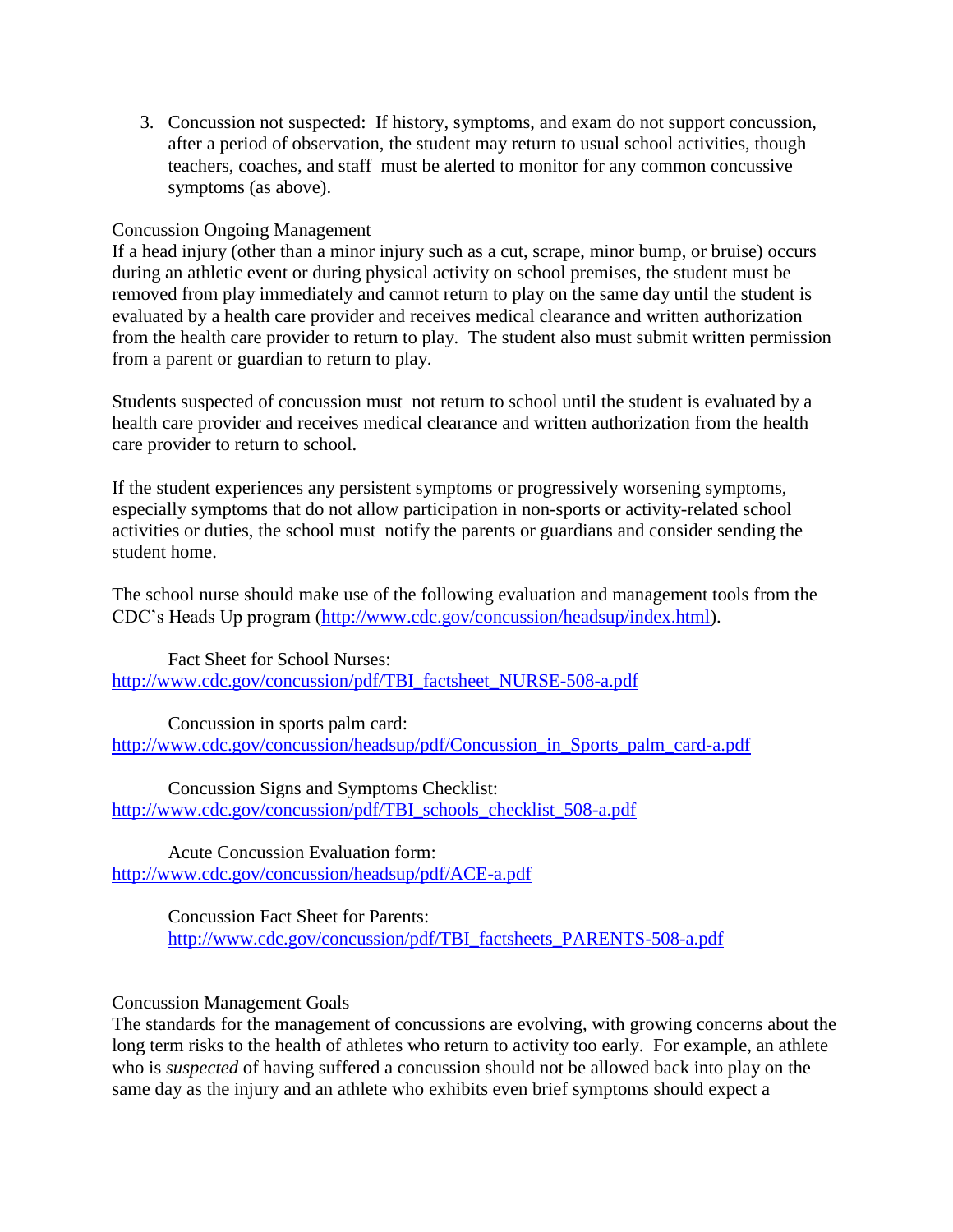prolonged period of rest and graduated return to activity. Coaches must remove any athletes from practice or play and initiate this protocol if a concussion injury is suspected.

Concussion Training

All employees and volunteers, including nurses, athletic directors, and coaches are strongly encouraged to complete the following free online training course: [http://www.cdc.gov/concussion/HeadsUp/online\\_training.html](https://owa.hitchcock.org/owa/redir.aspx?C=IC-gwpf85kGdVWtOi7-sCX24Z9qf-88IZ9eA0J_bYcMXF41FnEN9Dk1ZdGsUO8KlFWYLMfZU7ZY.&URL=http%3a%2f%2fwww.cdc.gov%2fconcussion%2fHeadsUp%2fonline_training.html)

Materials for education of employees and volunteers may be obtained for free from: Ordered/mailed: <http://wwwn.cdc.gov/pubs/ncipc.aspx#tbi4> Downloaded/printed: <http://www.cdc.gov/injury/publications/index.html#tbi>